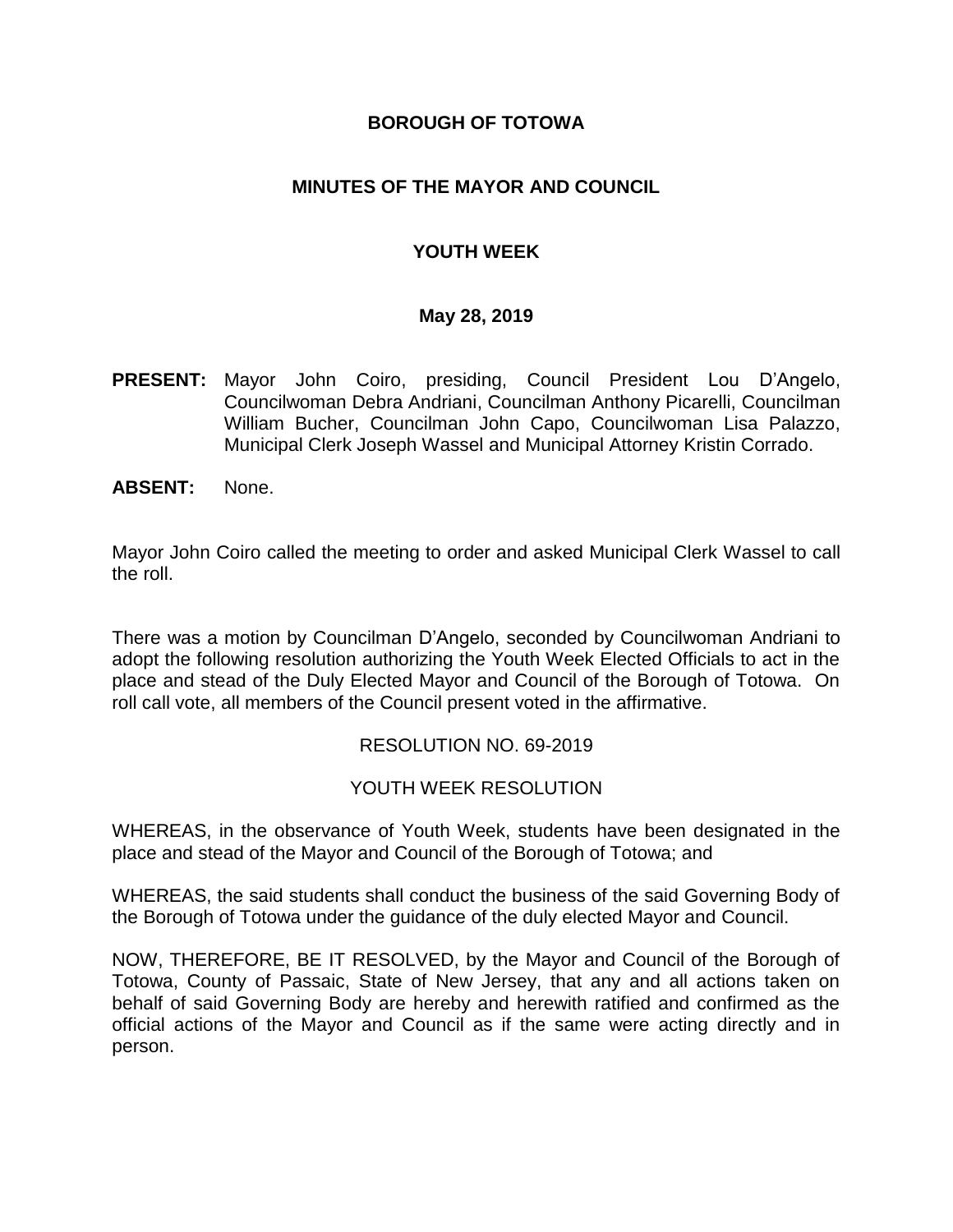Mayor Coiro on behalf of the Mayor and Council presented each Youth Week Elected Official with their own "name plate" and congratulated all participants on their election to their respective positions and their dedication to learning more about the Government process and the Borough of Totowa.

Youth Week Mayor Christian Tillie called the meeting to order and asked Borough Clerk Jennifer Salvemini to call the roll of the 2019 Youth Week Council.

- **PRESENT:** Mayor Christian Tillie, presiding, Councilman Joseph Mancini, Councilwoman Danielle Gennarelli, Councilwoman Isabella Rossi, Councilman John Bucher, Councilman Thomas Pascucci, Councilwoman Alexandria Walters, Municipal Clerk Jennifer Salvemini and Municipal Attorney Jillian Baxter.
- **ABSENT:** None.

Mayor Tillie asked everyone to stand for the Prayer and the Pledge of Allegiance to the Flag.

Borough Clerk Salvemini recited the following Prayer of the Meeting: Dear Lord, the Mayor and Council pray, that courage and strength abundant be given that the actions of this Council be of benefit to all of the residents of the Borough of Totowa. Lord, we also pray, that you give courage and strength to the Youth Week Mayor, Council and Officials, so that we may fulfill our duties—under the guidance of this duly elected Mayor and Council—to the best of our abilities. And Lord, may you bless our families and friends, teachers and school officials, who have come out tonight, for all of their love and support.

Borough Clerk Salvemini led everyone in the Pledge of Allegiance to the Flag with the public participating.

Mayor Tillie asked Borough Clerk Salvemini to read the statement of the meeting.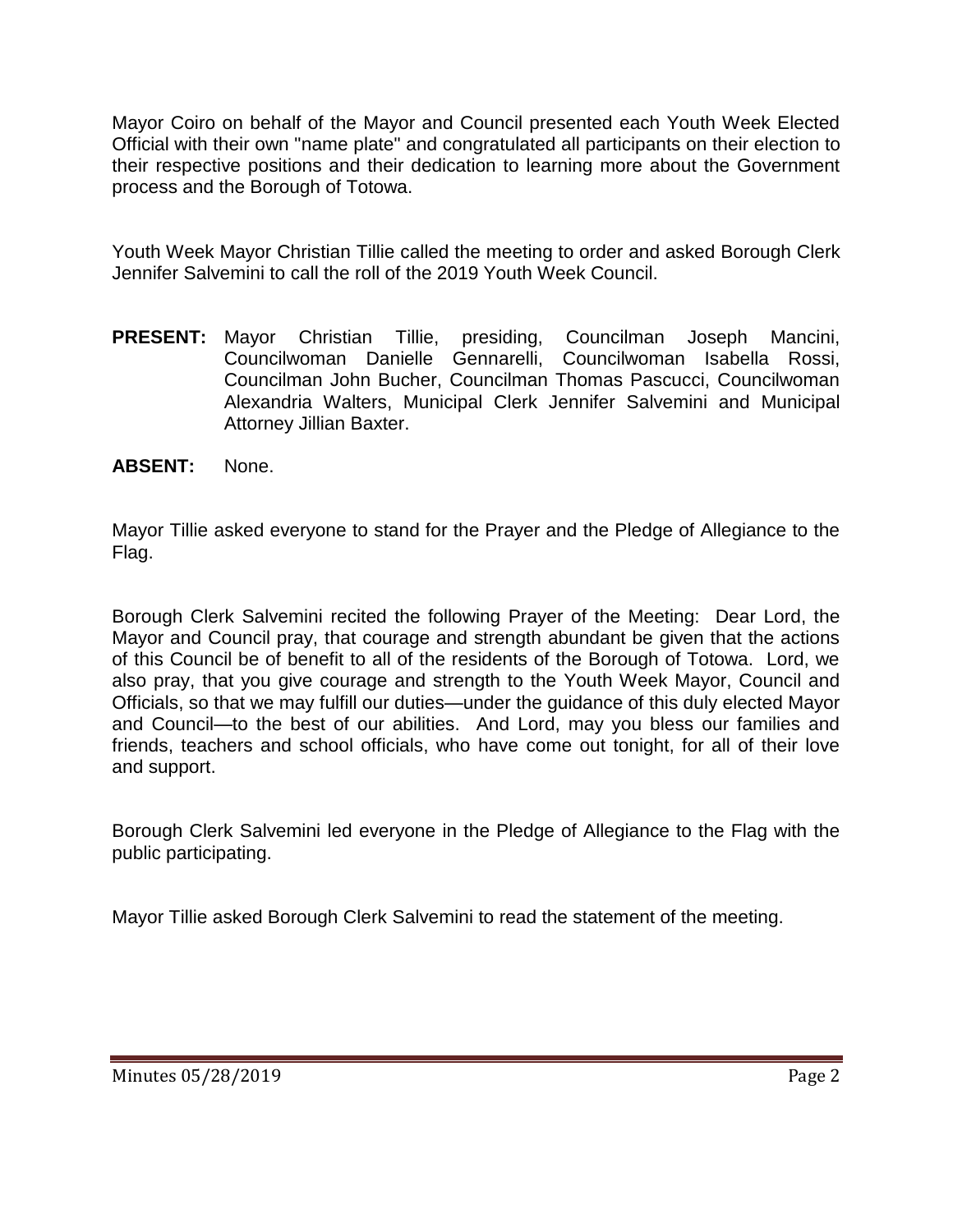Borough Clerk Salvemini read the following statement: This meeting of the Mayor and Council held on this day is being held in accordance with Chapter 231, P.L. 1975 of the State of New Jersey as amended. The agenda for this meeting has been prepared and distributed to the Mayor and Council and a copy has been on file in the Office of the Borough Clerk.

Mayor Tillie asked if any Members of the Council, the Borough Clerk or the Borough Attorney wished to address the Council.

Borough Attorney Jillian Baxter: Gave the following report.

Honorable Mayor and Council:

Please be advised that I recently received a 77 page fax from a Dallas law firm concerning Chapter 289 of Totowa's Code Book which is entitled "Peddling and Soliciting". This is also known as our Canvasser's Ordinance. More specifically, this Texas law firm is alleging that Totowa's Peddling and soliciting regulations may be unconstitutional. The firm represents Aptive Environmental, LLC, a nationwide pest control company, with local offices in Succasunna, New Jersey. The letter from the law firm states that most of Aptive's sales are made through door to door soliciting. A Google search revealed that it is the  $11<sup>th</sup>$  largest pest control company in the United States and the  $6<sup>th</sup>$  largest privately held company, based on revenues. It did \$37 million in revenue in 2016 and \$80 million in 2017. The letter also states that Aptive generated more than \$4 million in door to door sales in New Jersey.

Their objections to our current code provision include the hours as well as the licensing and fingerprinting requirements. They claim to be losing thousands of dollars in sales every day under Totowa's current regulations. It appears that this Texas law firm has been approaching municipalities throughout the country threatening litigation if their ordinances are not rescinded or amended. Just last year, the U.S. District Court for the District of New Jersey granted a Temporary Restraining Order against the Borough of Woodcliff Lake. In another case litigated in Colorado, the law firm received more than half a million in attorney's fees.

It is unclear as to whether or not Aptive has ever applied for a Solicitor's license in Totowa. Although I do not believe that the Borough of Totowa has violated any individual's constitutional rights through our current Code book provisions, it is my recommendation that we rescind Chapter 289 in its entirety and adopt an updated Soliciting and Peddling Ordinance that will withstand costly lawsuits such as this one.

If you should have any questions or need additional information, please do not hesitate to contact my office.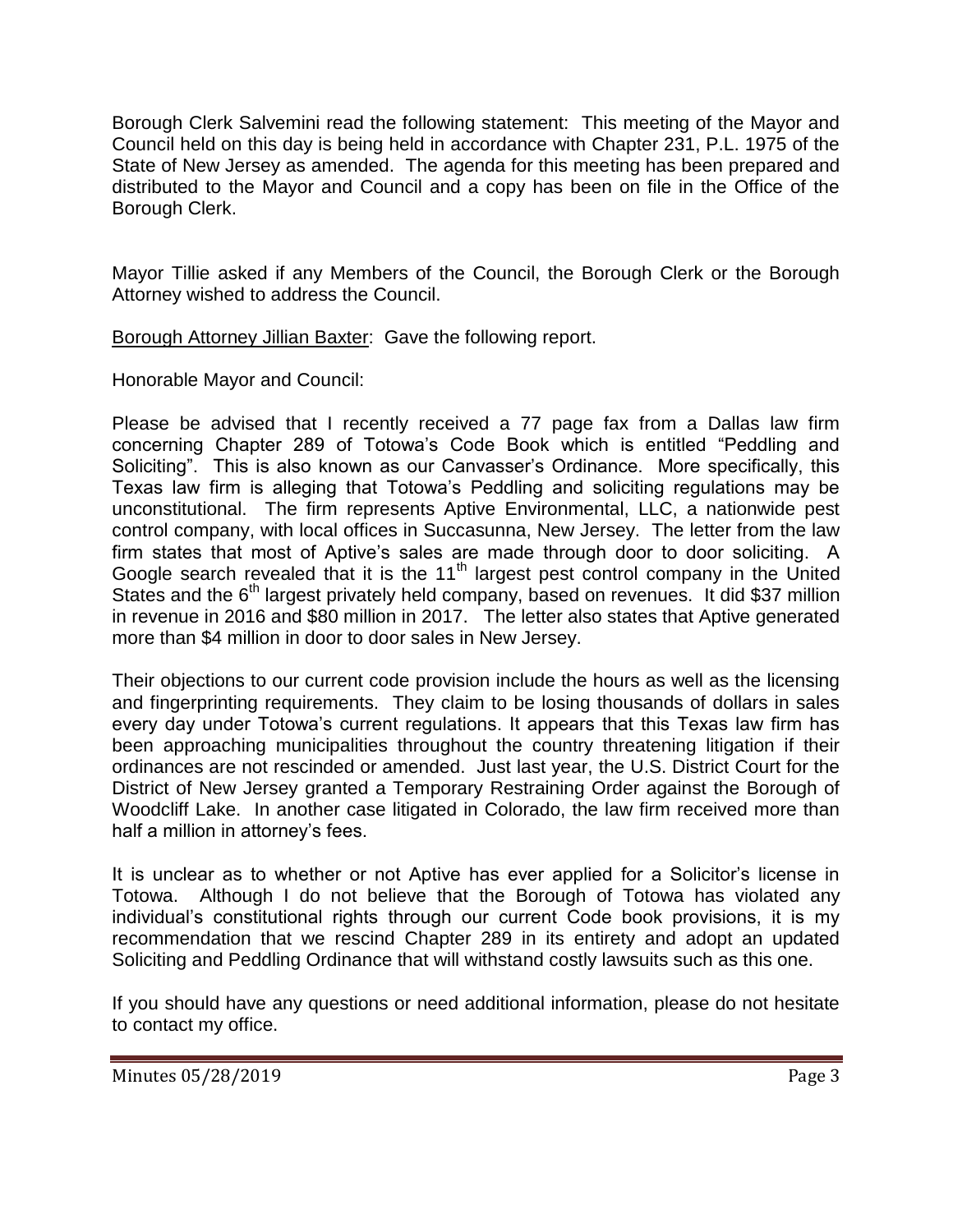Mayor Tillie asked if any citizens wished to be heard.

CITIZENS HEARD:

There were no citizens who wished to be heard.

There was a motion by Councilman Mancini, seconded by Councilwoman Gennarelli to approve the Minutes of the Mayor and Council for the meeting of May 14, 2019. On roll call vote, all members of the Youth Week Council present voted in the affirmative.

COMMITTEE OF FINANCE:

Borough Clerk Salvemini announced that we will now have a report from the Tax Assessor and then the Tax Collector.

Tax Assessor Giancarlo Peluso: Gave the following report.

Honorable Mayor and Council,

2019 began with an increase in total ratables from 2018 of approximately 38 million dollars. This increase was due to added assessments which included "Exempt" properties ceasing to be "Exempt". The Assessment/Sales ratio increased from 106.18% to 106.90%.

The 2019 Tax Appeal deadline for Totowa was April 1<sup>st</sup>. The Passaic County Board of Taxation has received nearly 2,200 appeals to date, of which thirty (30) were filed by Totowa taxpayers. These appeals were heard on May  $9<sup>th</sup>$ . The judgments for these appeals should be received in the beginning of June. Nineteen (19) State Tax Court appeals were filed for 2019. Forty-one (41) Tax Court cases have been settled or withdrawn over the past year, leaving a pending total of eighty-one (81) at the State level. The Borough Tax Counsel, Appraiser and I continue to negotiate settlements or prepare for trial.

Two-hundred fifty-six (256) deeds were processed in 2018 which is a slight increase over the year prior. Of these two-hundred fifty-six (256) only one-hundred ninety-one (191) involved an exchange of money. So far for 2019, thirty-seven (37) deed transactions have been recorded but only twenty-five (25) are considered valid for sales analysis.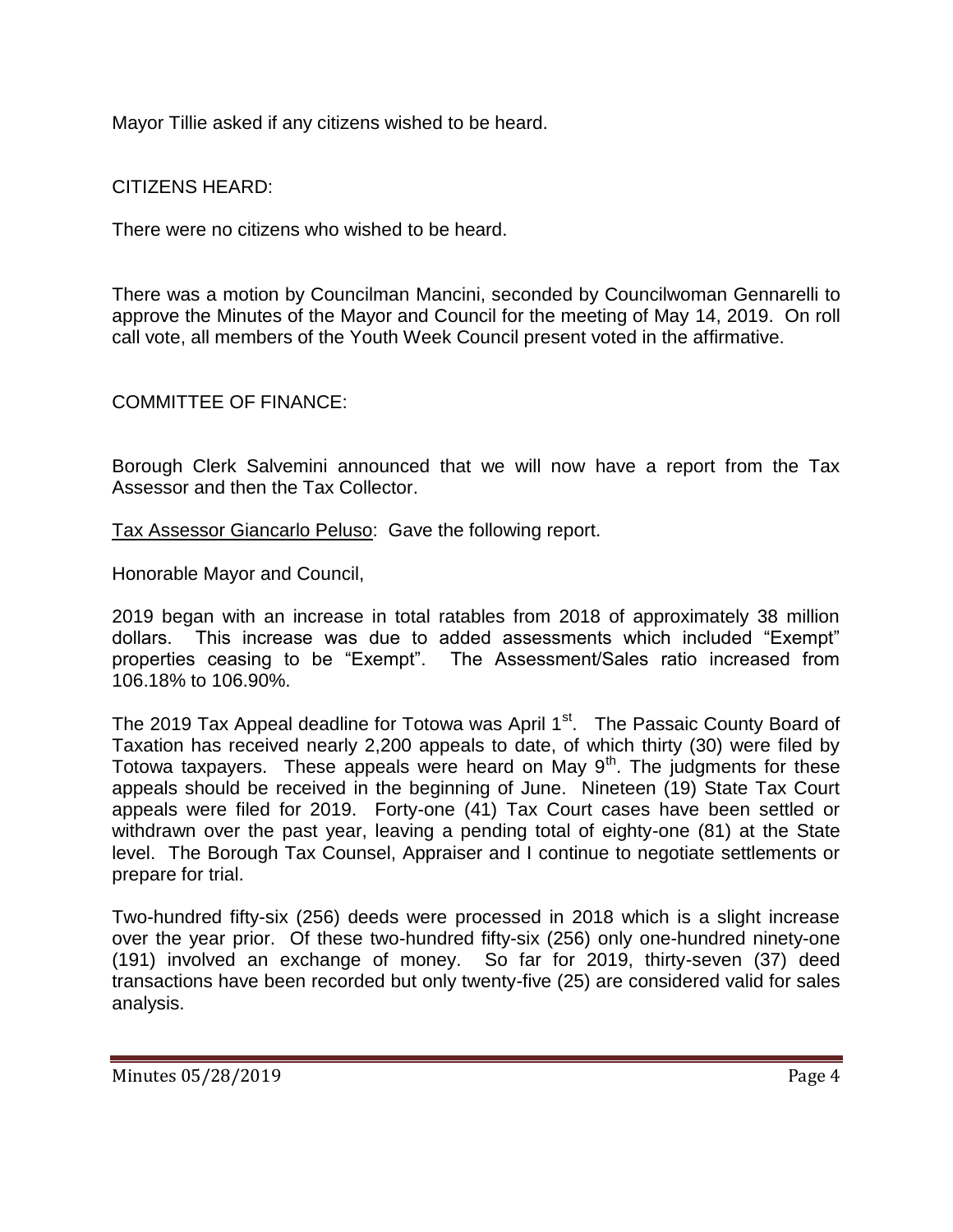As always, should you have any questions or comments, please stop by the office.

Tax Collector Valerie Padilla: Gave the following report.

Honorable Mayor and Council,

In Totowa, there are 3,823 line items in total. Seventy-two (72) are for vacant land and 3,435 are for residential properties. There are 235 commercial properties, 78 industrial properties and two farms. In addition, there are 99 exempt properties, nine railroad properties, two schools, 67 public properties, six charitable properties, nine cemeteries and 15 miscellaneous items.

Taxes collected in the year 2019 thus far equal \$25,599,528.24 and we have collected 2018 past due taxes in the amount of \$398,032.43. The amount distributed to the County/Open Space and Added Assessment taxes are \$7,870,528.30. Totowa Schools received \$7,091,040.85 and Passaic Valley High School received \$4,089,121.48. Our collection percentage rate for 2018 was reported at 98.63%.

Regarding tax deductions given in the Borough of Totowa for 2019, they are as follows: 89 senior citizens, 11 disabled persons, 201 veterans and 63 widow of veterans.

Tax appeals have resulted in \$3,129.66 being refunded to taxpayers thus far in the year 2019. Reporting on our tax liens, there are seven outside liens and three municipal liens.

There was a motion by Councilwoman Rossi, seconded by Councilman Mancini to approve Resolution No. 2019-12 for the payment of bills. On roll call vote, all members of the Youth Week Council present voted in the affirmative.

There was a motion by Councilwoman Rossi, seconded by Councilman Mancini to adopt the following Resolution Authorizing Veteran's Deduction Refund For The Property Identified As 205 Gordon Avenue. On roll call vote, all members of the Youth Week Council present voted in the affirmative.

# RESOLUTION NO. 70-2019

### RESOLUTION AUTHORIZING VETERAN'S DEDUCTION REFUND FOR THE PROPERTY IDENTIFIED AS 205 GORDON AVENUE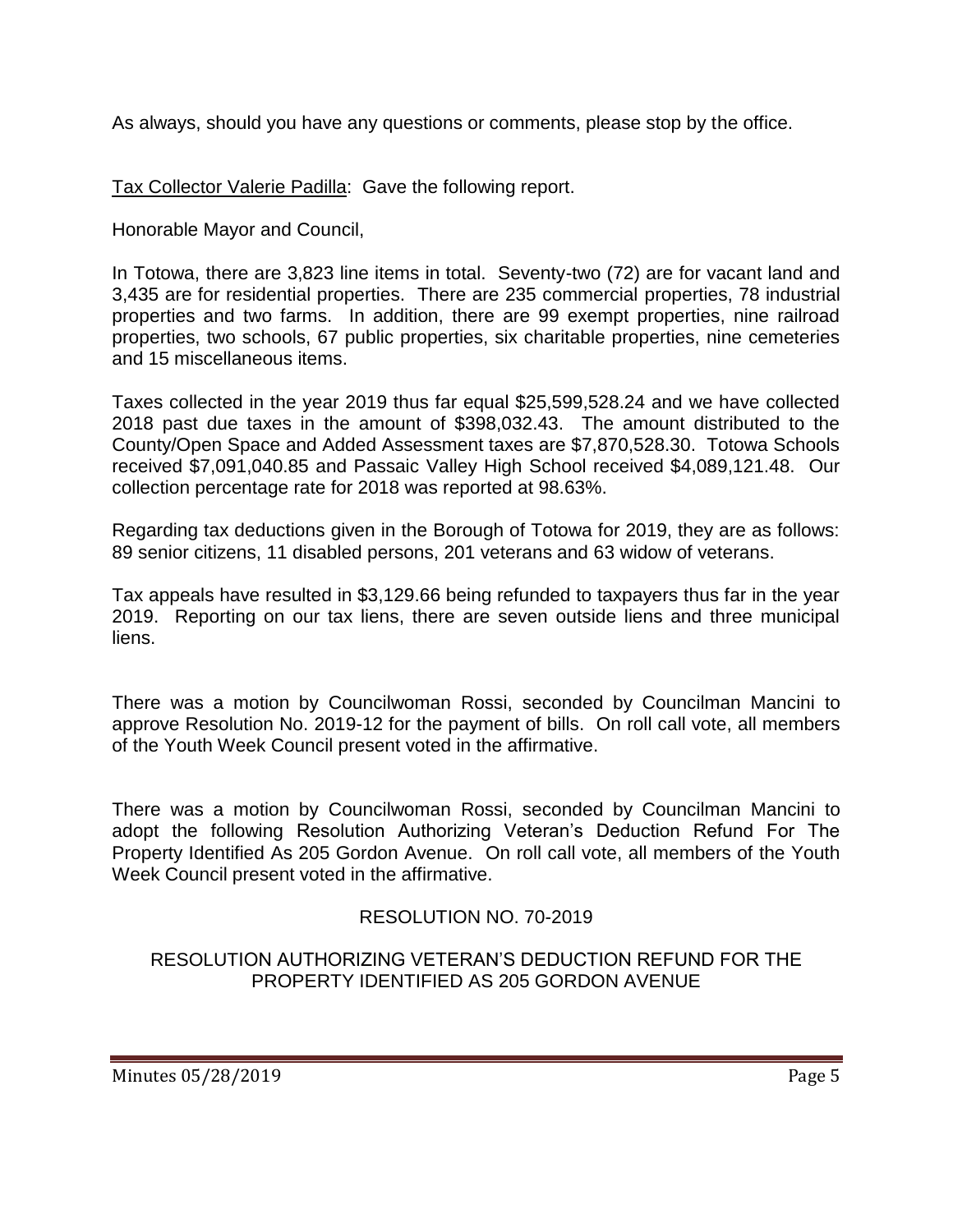WHEREAS, Vincent and Patricia Massaro were the owners of property identified as Block 65, Lots 10 and 11 on the official Tax Map of the Borough of Totowa and more commonly known as 205 Gordon Avenue; and

WHEREAS, Vincent Massaro was a World War II veteran who passed away in 1999 at which time title transferred to Patricia Massaro as the sole owner of the property; and

WHEREAS, in 2005, Patricia Massaro applied for and received the \$250.00 Veteran's Property Tax Deduction as the surviving spouse of a Veteran; and

WHEREAS, in December of 2005, Patricia Massaro transferred title of the property to The Patricia Massaro Irrevocable Trust with Mark and Nancy Massaro as Trustees; and

WHEREAS, Patricia Massaro retained a Life Estate for the property but this was not reflected in the Deed; and

WHEREAS, Patricia Massaro received the Veteran's Property Tax Deduction in 2006 but did not receive the annual Tax Deduction for the years 2007 through 2014; and

WHEREAS, Mrs. Massaro continues to retain a Life Estate in the property and was entitled to receive the \$250.00 Veteran's Property Tax Deduction for the years 2007 through 2014; and

WHEREAS, the Trustees for The Patricia Massaro Irrevocable Trust have requested a refund of the \$250.00 Veteran's Property Tax Deduction for the years 2007 through 2014 on behalf of Patricia Massaro in the amount of \$2,000.00; and

WHEREAS, the Mayor and Council desire to authorize this refund to Patricia Massaro for the aforementioned reason.

NOW, THEREFORE, BE IT RESOLVED, that the Mayor and Council of the Borough of Totowa do hereby authorize the refunding of the \$250.00 Veteran's Property Tax Deduction for the years 2007 through 2014 to The Patricia Massaro Irrevocable Trust on behalf of Mrs. Massaro in the amount of \$2,000.00.

BE IT FURTHER RESOLVED, that the Municipal Council of the Borough of Totowa does hereby authorize the Municipal Clerk and Tax Collector to execute any and all necessary instruments relating thereto.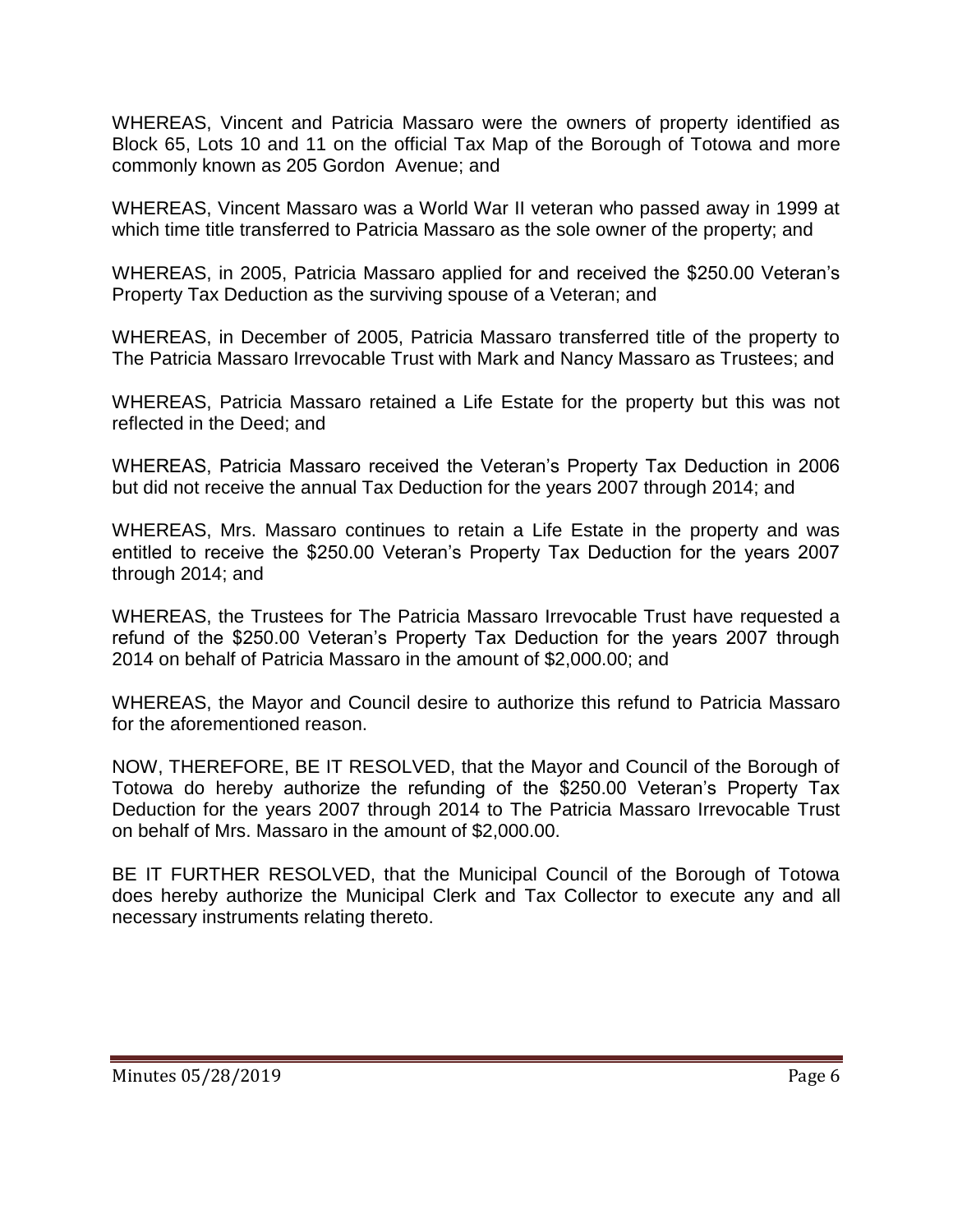There was a motion by Councilwoman Rossi, seconded by Councilman Mancini to adopt the following Resolution Authorizing Participation In The Mid-Passaic County Cooperative Pricing System. On roll call vote, all members of the Youth Week Council present voted in the affirmative.

### RESOLUTION NO. 71-2019

#### RESOLUTION AUTHORIZING EXECUTION OF AN AGREEMENT WITH THE MID-PASSAIC COUNTY COOPERATIVE PRICING SYSTEM

WHEREAS, the Mid-Passaic County Cooperative Pricing System ("MPCCPS") was created to conduct a voluntary cooperative pricing system with municipalities and other public bodies located in the County of Passaic; and

WHEREAS, the purpose of the MPCCPS is to provide substantial savings in the provision and performance of goods and services including the disposal of municipal solid waste; and

WHEREAS, the Borough of Totowa desires to enter into an Agreement with the MPCCPS, with the Borough of Hawthorne as Lead Agency for the MPCCPS, for the period of July 1, 2019 through June 30, 2024.

NOW, THEREFORE, BE IT RESOLVED, that the Borough of Totowa, County of Passaic, State of New Jersey as follows:

1. The Mayor and Council of the Borough of Totowa hereby authorizes the execution of an Agreement with the Mid-Passaic County Cooperative Pricing System with the Borough of Hawthorne as Lead Agency dated July 1, 2019 pursuant to N.J.S.A. 40A:11-11(5). Said Agreement is for renewal of membership in the MPCCPS for a five (5) year period from July 1, 2019 through June 30, 2024.

2. The Municipal Clerk of the Borough of Totowa is hereby directed to submit a copy of this adopted Resolution, along with an executed Agreement, to the Borough of Hawthorne as Lead Agency of the MPCCPS.

3. This Resolution shall take effect immediately upon final passage according to law.

4. Appropriate Borough of Totowa officials are authorized and directed to perform all required acts for the purpose of this Resolution.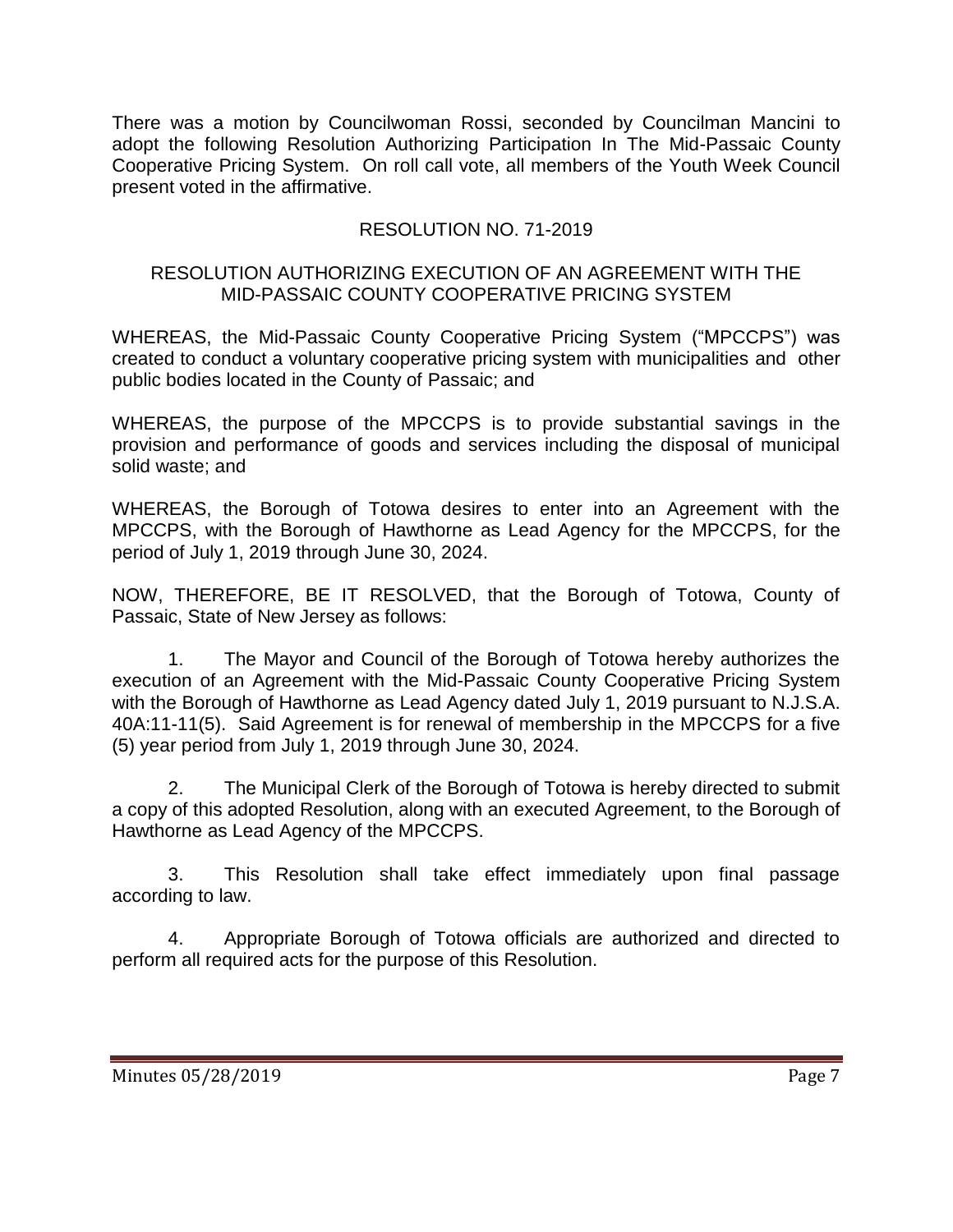A retirement letter was received from Tax Collector Elaine Reddin, effective June 1, 2019. There was a motion by Councilwoman Rossi, seconded by Councilman Mancini to accept her retirement, with regrets. On roll call vote, all members of the Youth Week Council present voted in the affirmative.

There was a motion by Councilwoman Rossi, seconded by Councilman Mancini to add the following item to the agenda. On roll call vote, all members of the Youth Week Council present voted in the affirmative.

Upon the recommendation of the Committee, there was a motion by Councilwoman Rossi, seconded by Councilman Mancini to appoint Bernadette Lawler as Certified Tax Collector, effective June 1<sup>st</sup>. On roll call vote, all members of the Youth Week Council present voted in the affirmative.

# MAYOR'S APPOINTMENT

#### I, Mayor Christian Tillie, with the advice and consent of the Council, do hereby appoint Bernadette Lawler as Certified Tax Collector, effective June 1, 2019, for the unexpired term ending December 31, 2021.

There was a motion by Councilwoman Rossi, seconded by Councilman Mancini to confirm the appointment. On roll call vote, all members of the Youth Week Council present voted in the affirmative.

COMMITTEE ON PUBLIC SAFETY:

Borough Clerk Salvemini announced that we will have a report from the Police Chief and then the Fire Chief.

Police Chief Leith Matari: Gave the following report.

Honorable Mayor and Council,

Our department will participate in the countywide Aggressive Driving Enforcement Program during the Memorial Day holiday weekend while working with the Passaic County Traffic Officers and the New Jersey Division Of Highway Traffic Safety.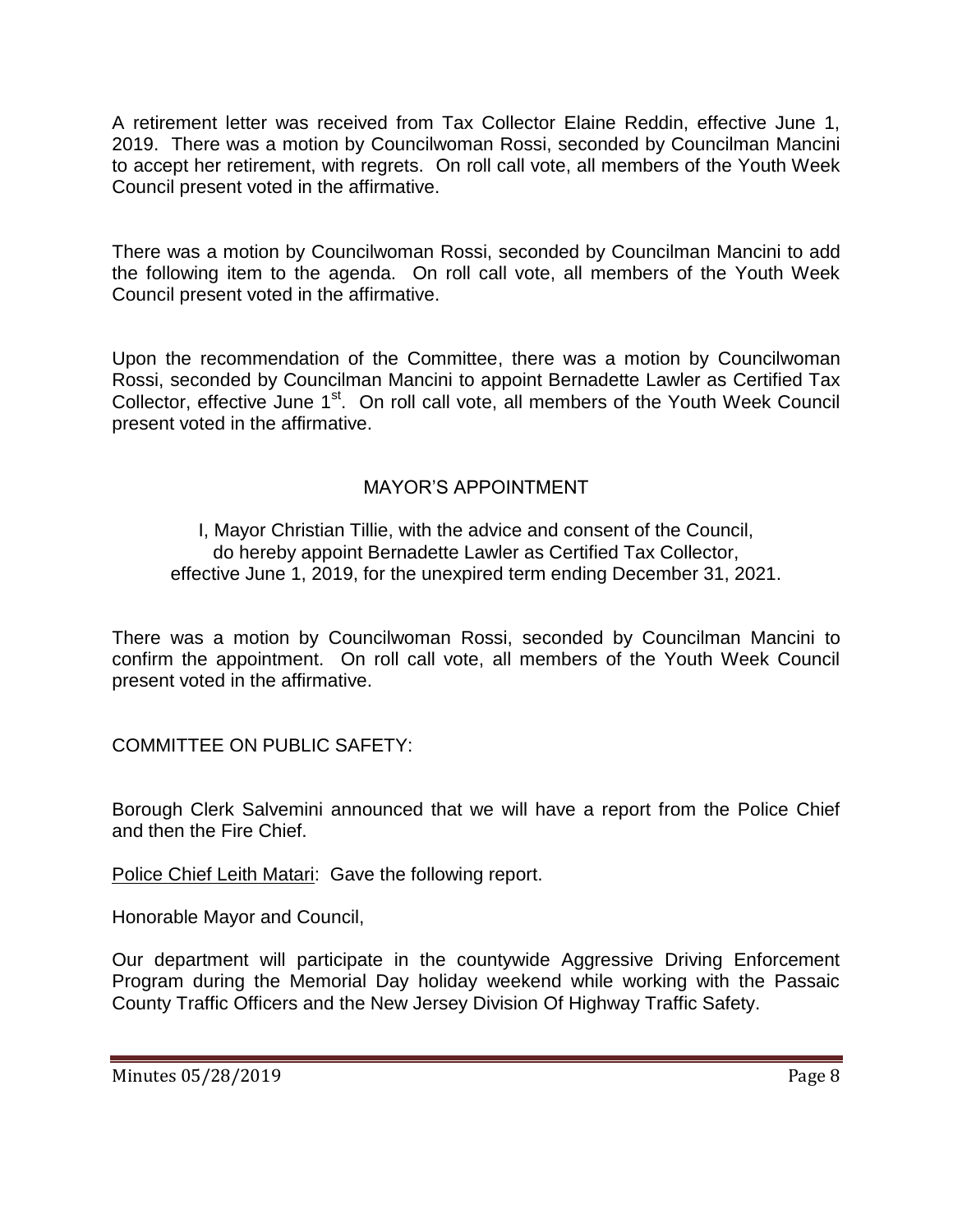The speed monitor trailer is being placed in certain areas where we have received speeding complaints. It has been given a tune-up after winter storage – this by our Department of Public Work staff.

We are still waiting on a future purchase of new 2020 Ford Interceptor Police Vehicles. These sedans are an All-Wheel Drive Model with the special "Police Package". Ford reports there has been a delay on the delivery of this year's model. The base price for the 3.3L V6 engine is \$32,734. The price for the Hybrid engine is \$35,544. This package is through the Morris County Cooperative Pricing Council.

We are currently involved in the statewide "Click It or Ticket" Program during the month of May, between May 20<sup>th</sup> and June 2<sup>nd</sup>. This is in an effort to increase the use of seatbelts and cut down on crash injuries.

We want to see everyone have a safe, happy and healthy summer.

Fire Chief Daniella Ferguson: Gave the following report.

Honorable Mayor and Council,

Tonight I report that as of today, the Totowa Fire Department has responded to 139 calls so far this year. Thankfully, all of these calls have been minor, ranging from alarms for unattended cooking to alarm malfunctions.

This year, we received our Scot Pak upgrade to bring the Fire Department in compliance with our industry standards.

The Fire Department anxiously awaits the arrival of our new E-One 100 foot aerial ladder, which hopefully will be delivered in August.

Firefighter Darrel Buffa from Riverview Park Company #3 just finished training at the Passaic County Fire Academy with the highest GPA in his class. The department is very proud of his accomplishment.

In the coming weeks, we will be preparing for Fire Protection during the fireworks display to be held on Totowa Day.

The department thanks the Mayor and Council for their continued support.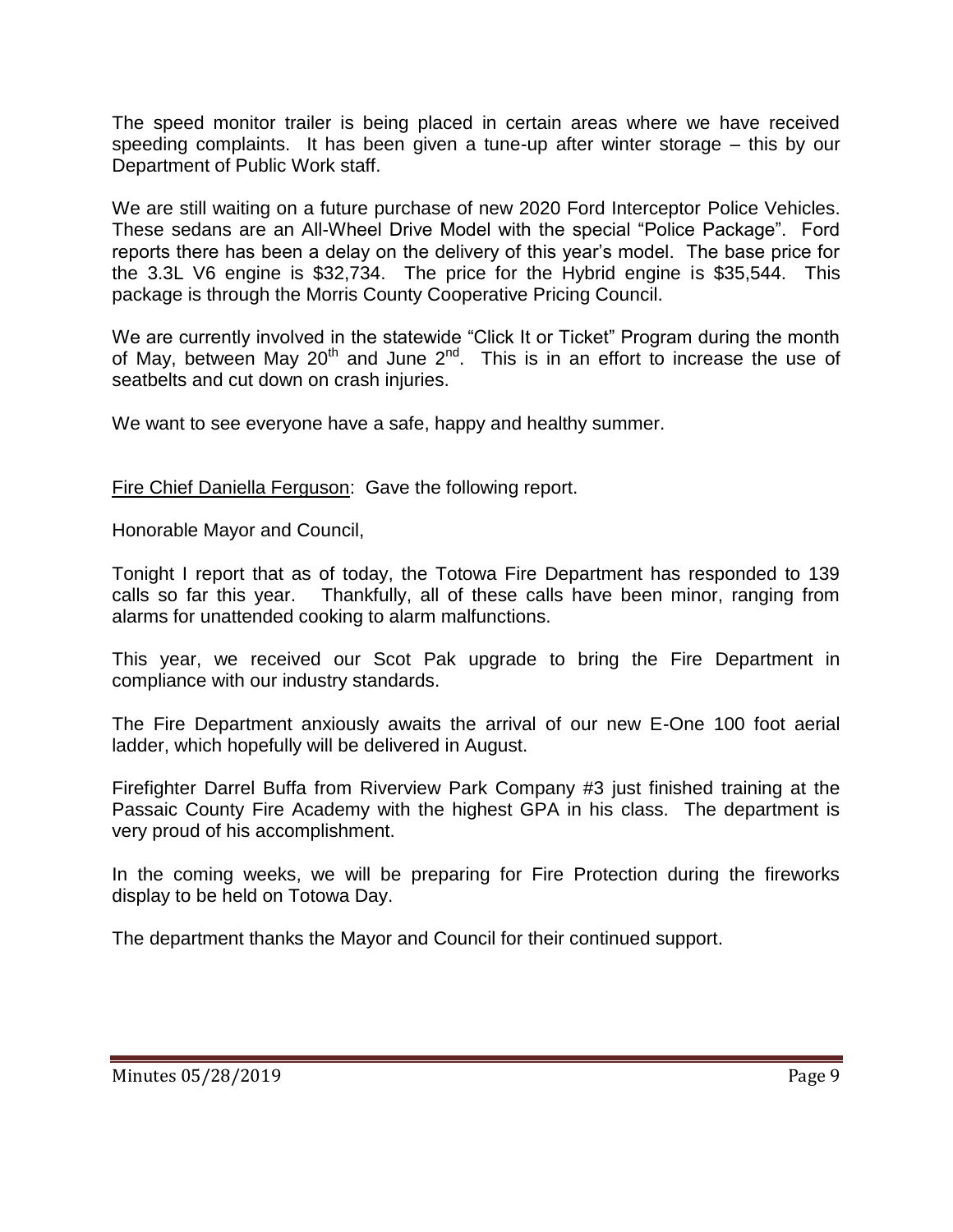There was a motion by Councilman Mancini, seconded by Councilman Pascucci to approve payment of the annual garage rent for 2019 to Volunteer Fire Company No. 1 and to Riverview Park Fire Company, Inc. On roll call vote, all members of the Youth Week Council present voted in the affirmative.

COMMITTEE ON PUBLIC WORKS:

Borough Clerk Salvemini announced that we will now have a report from the Superintendent of Public Works.

Superintendent of Public Works Brian Gaboda: Gave the following report.

Honorable Mayor and Council,

This time of year the Department of Public Works is very busy getting all the parks and fields in the Borough of Totowa cleaned up from the winter months. We are preparing and maintaining all of the athletic fields on a daily basis for the Borough's Spring sports programs. With our sports programs extending their seasons, our fields need a lot more attention and care.

We received a grant from Passaic County Open Space Fund for new park equipment that was recently installed at the PAL playground. In addition to mulching and planting 325 flowers, the American Legion Post 227 donated 250 pennants which have the American flag on them, saying "Welcome to Totowa" which we installed on our decorative street lights along Union Boulevard.

We've have also begun our road paving program which will include Jefferson Place and Raphael Road. Next month, we will begin our annual fire hydrant flushing program which consists of exercising and flushing approximately 515 fire hydrants through the borough.

We are just about finished with our William Place/Totowa Road borough parking lot. We installed a storm tech drainage system which has approximately 200 feet of chambers underground that will collect rain water from the catch basins, hold the water and then let it drain slowly into the ground which helps stop water run-off from going into the river.

Public Service is installing underground electric lines starting from Taft Road to Maltese Drive through West End Road, down Riverview Drive onto Minnisink Road, down Furler Street onto Lackawanna Avenue and ending in Cedar Grove.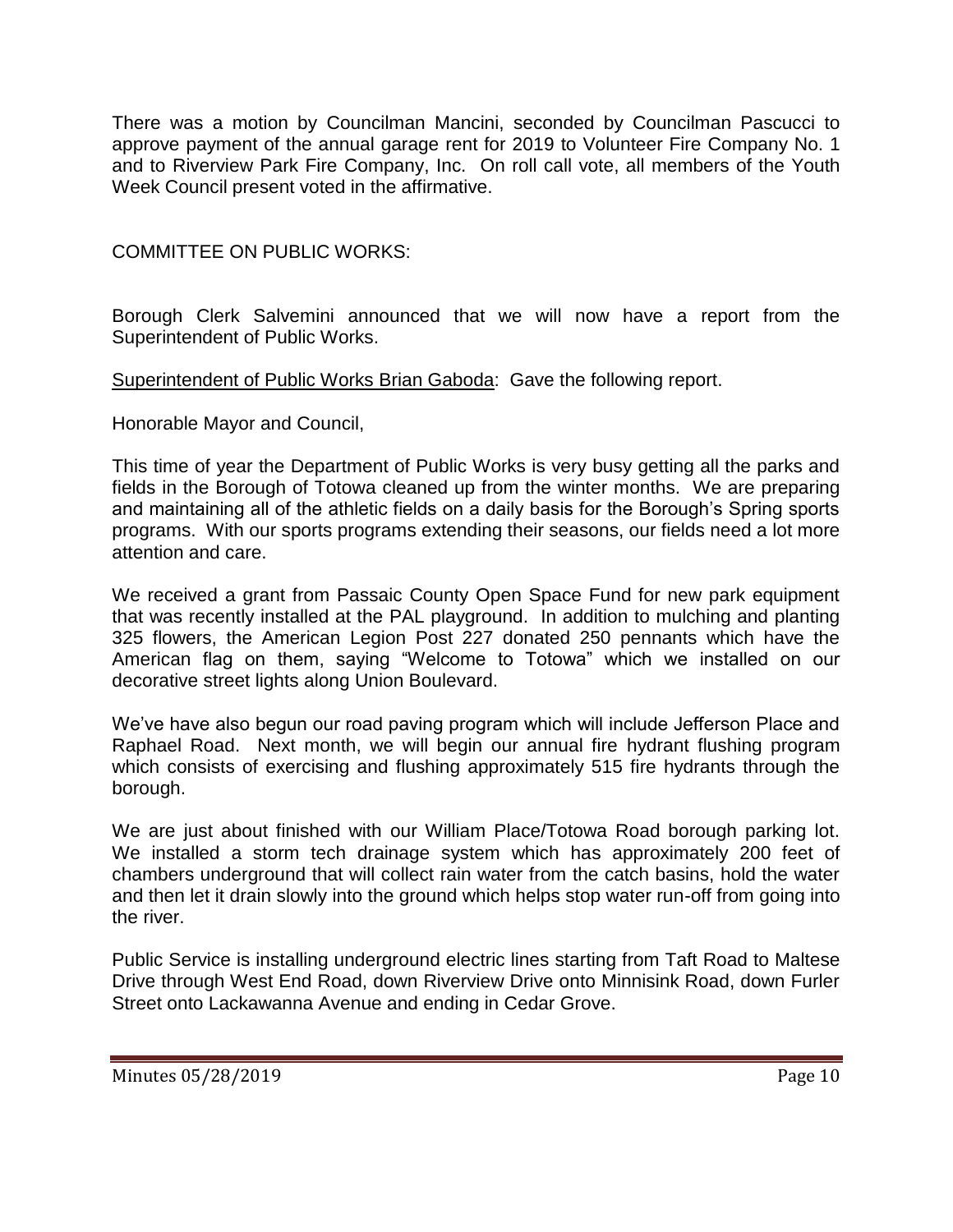We will also be replacing about 900 feet of 8" water main on Furler Street to improve some of our underground utilities. The road will then be repaved, curb to curb.

Upon the recommendation of DPW Superintendent Jim Niland, there was a motion by Councilman Bucher, seconded by Councilwoman Walters to approve a grade increase for DPW Laborer Domenick Coiro from Grade 2 to Grade 1. On roll call vote, all members of the Youth Week Council present voted in the affirmative.

### COMMITTEE ON ENGINEERING & PUBLIC PROPERTY:

Borough Clerk Salvemini announced that we will now have a report from the Municipal Engineer.

Municipal Engineer Gianna Hortas: Gave the following report.

Honorable Mayor and Council,

#### Riverview Drive Pump Station

The design for the project is complete and has additional items from the original design added to improve the ventilation of the facility. The project will be advertised shortly so bids can be received and the project awarded to a contractor for construction.

#### Furler Street Improvements

This project received a \$235,000 Municipal Aid Grant from the NJDOT. The project consists of the milling and paving of Furler Street for nearly its entire length. In addition the Totowa Borough water main in the roadway will be upgraded. This project is being coordinated with a concurrent project also on Furler Street constructed by PSE&G to upgrade their electric lines. Once all of the utilities are installed underground, the road will be milled and paved to restore the roadway surface with the NJDOT funds.

#### Tax Map Revisions

We have an open proposal to complete additional tax map revisions dated 2/24/18 (P-17-530). Some discrepancies have surfaced and a final check requires the tax assessor to supply additional information that we requested.

### Sanitary Sewer Main Rehabilitation – Phases V & VI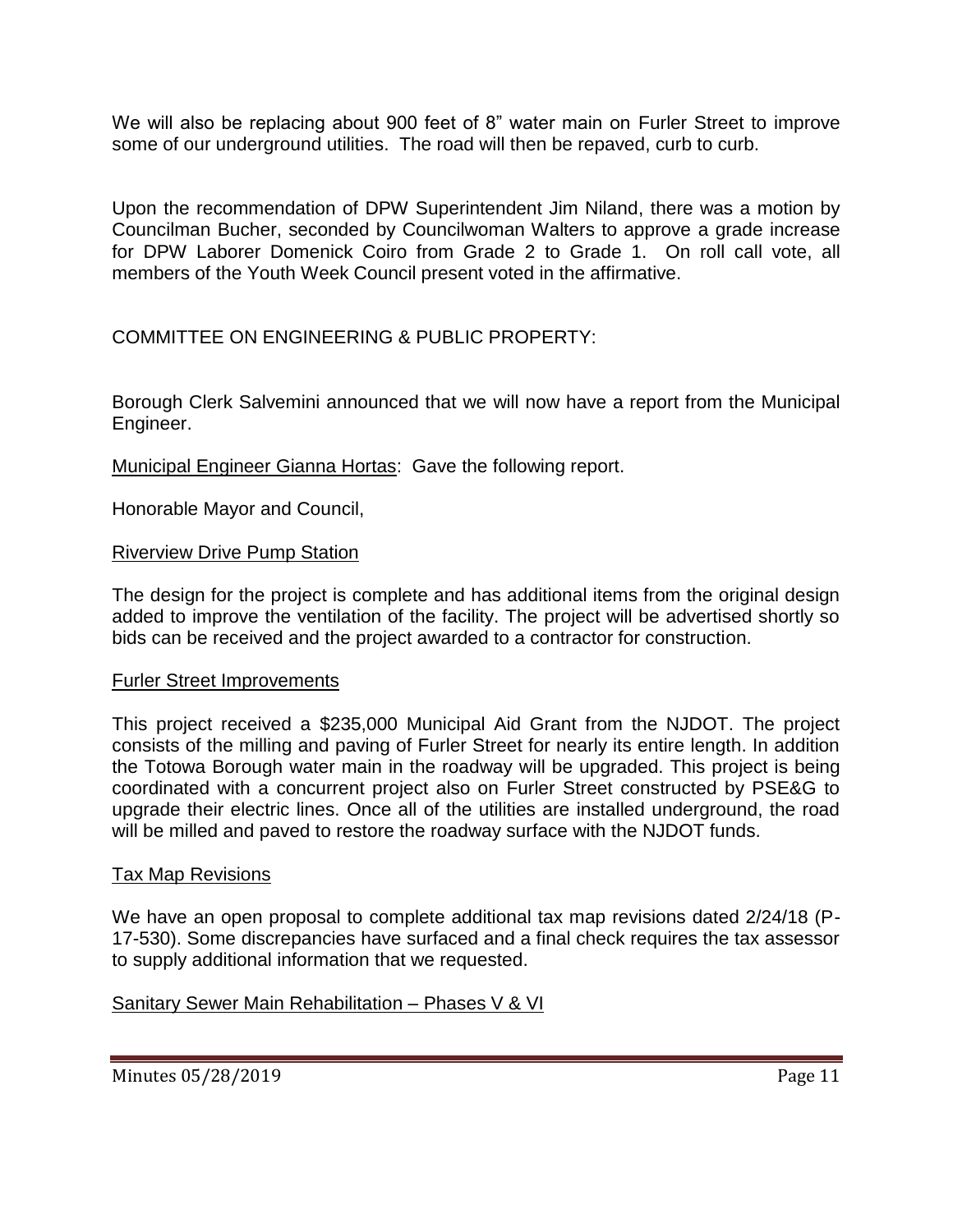This project was just completed. It consisted of relining sewer pipes that were deteriorated. Once the new liner was installed, the house connections were reestablished and the sewer main was refurbished without having to excavate the road. The project was partially funded by a Community Development Block Grant.

### Sanitary Sewer Main Rehabilitation - Phases VII & VIII

This project was just awarded. It consisted of relining sewer pipes to refurbish their condition. It also included excavating to replace an 18 inch diameter sewer that was not able to be relined because it was damaged. Construction on this project will begin shortly with a preconstruction meeting. This project was partially funded by a Community Development Block Grant.

### Jefferson Place and Raphael Road Improvements

This project is funded with a NJDOT Municipal Aid Grant. The project design is completed and the project was bid and awarded. Construction will begin as soon as we have a preconstruction meeting with the contractor

There was a motion by Councilman Pascucci, seconded by Councilwoman Gennarelli to adopt the following Resolution Authorizing The Borough Of Totowa To Enter Into A Sanitary Sewer Easement With Colfin 2018 7 Industrial Owner LLC. On roll call vote, all members of the Youth Week Council present voted in the affirmative.

# RESOLUTON NO. 72-2019

### RESOLUTION AUTHORIZING BOROUGH OF TOTOWA TO ENTER INTO SANITARY SEWER EASEMENT WITH COLFIN 2018 7 INDUSTRIAL OWNER LLC

WHEREAS, NJDC Urban Renewal, LLC is the designated redeveloper and owner of property identified as Block 154, Lot 19.03 on the official Tax Map of the Borough of Totowa and more commonly referred to as the redevelopment project at the North Jersey Development Center ("NJDC") site within the Borough of Totowa (the "Property"); and

WHEREAS, Colfin 2018 7 Industrial Owner LLC is the owner of property identified as Block 158, Lot 4 on the official Tax Map of the Borough of Totowa and more commonly referred to as 8 Vreeland Avenue (the "Colfin Property") and is located adjacent to the NJDC site; and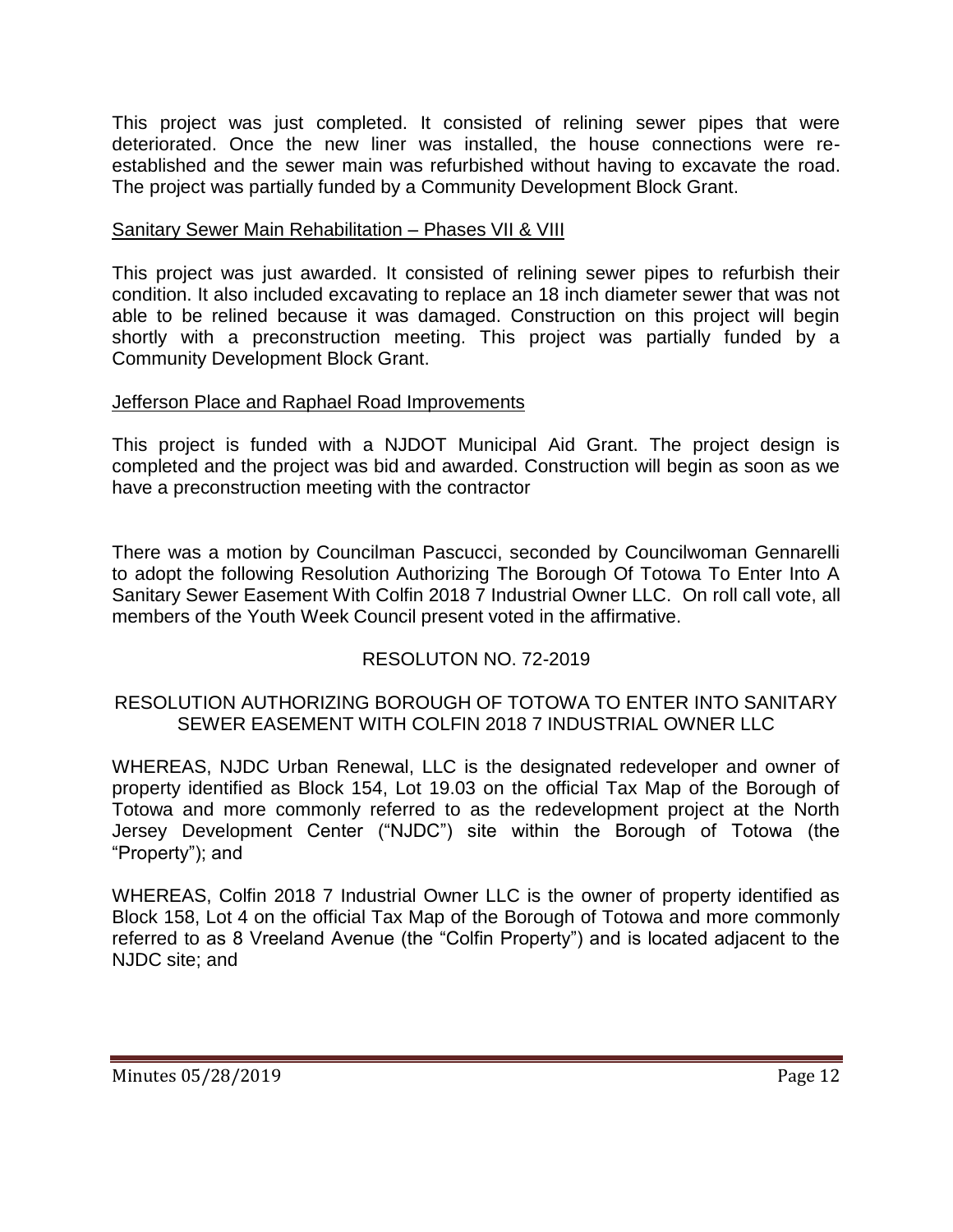WHEREAS, the NJDC property was historically connected to the Borough of Totowa sewerage system through a network of sewer mains on the site that were connected to a flow meter and discharged into the sewer collection system in Vreeland Avenue by way of an approximately 150 foot long, 8" gravity sewer main; and

WHEREAS, approximately 21 years ago, the Borough of Totowa installed the 8" sewer line and meter pit on the Colfin property to provide service to both the NJDC property and other upstream customers; and

WHEREAS, both the flow meter and sewer main are located on the Colfin property; and

WHEREAS, at the time of the installation, it is believed that the property was owned by a related governmental entity and some time thereafter, Block 158, Lot 4 was sold and it does not appear that an easement for the sewer line and meter pit was properly recorded; and

WHEREAS, when NJDC Urban Renewal, LLC purchased the property and submitted plans for development that included removing the existing sewer mains and reconnect a portion of the of the NJDC property to the Borough of Totowa's sewer system; and

WHEREAS, the final design that was approved by the Borough of Totowa Planning Board includes a new sewer main that will run parallel to Vreeland Avenue and then connect to the existing 8" sewer line passing through the Colfin property; and

WHEREAS, Colfin 2018 7 Industrial Owner LLC has agreed to grant an easement to the Borough of Totowa to maintain and service the sewer line and meter pit; and

WHEREAS, the Mayor and Council of the Borough of Totowa desire to enter into a Sanitary Sewer Easement under and across a portion of the Colfin property for the laying, repair, maintenance, replacement and potential upgrade or expansion of sanitary sewer facilities for its municipal customers.

NOW, THEREFORE, BE IT RESOLVED, that the Mayor and Council of the Borough of Totowa do hereby authorize the Borough of Totowa to enter into a Deed of Easement for Sanitary Sewer with Colfin 2018 7 Industrial Owner LLC Sanitary Sewer Easement under and across a portion of the Colfin property for the laying, repair, maintenance, replacement and potential upgrade or expansion of sanitary sewer facilities for its municipal customers

BE IT FURTHER RESOLVED, that the Municipal Council of the Borough of Totowa does hereby authorize the Mayor and Municipal Clerk to execute any and all necessary instruments relating thereto.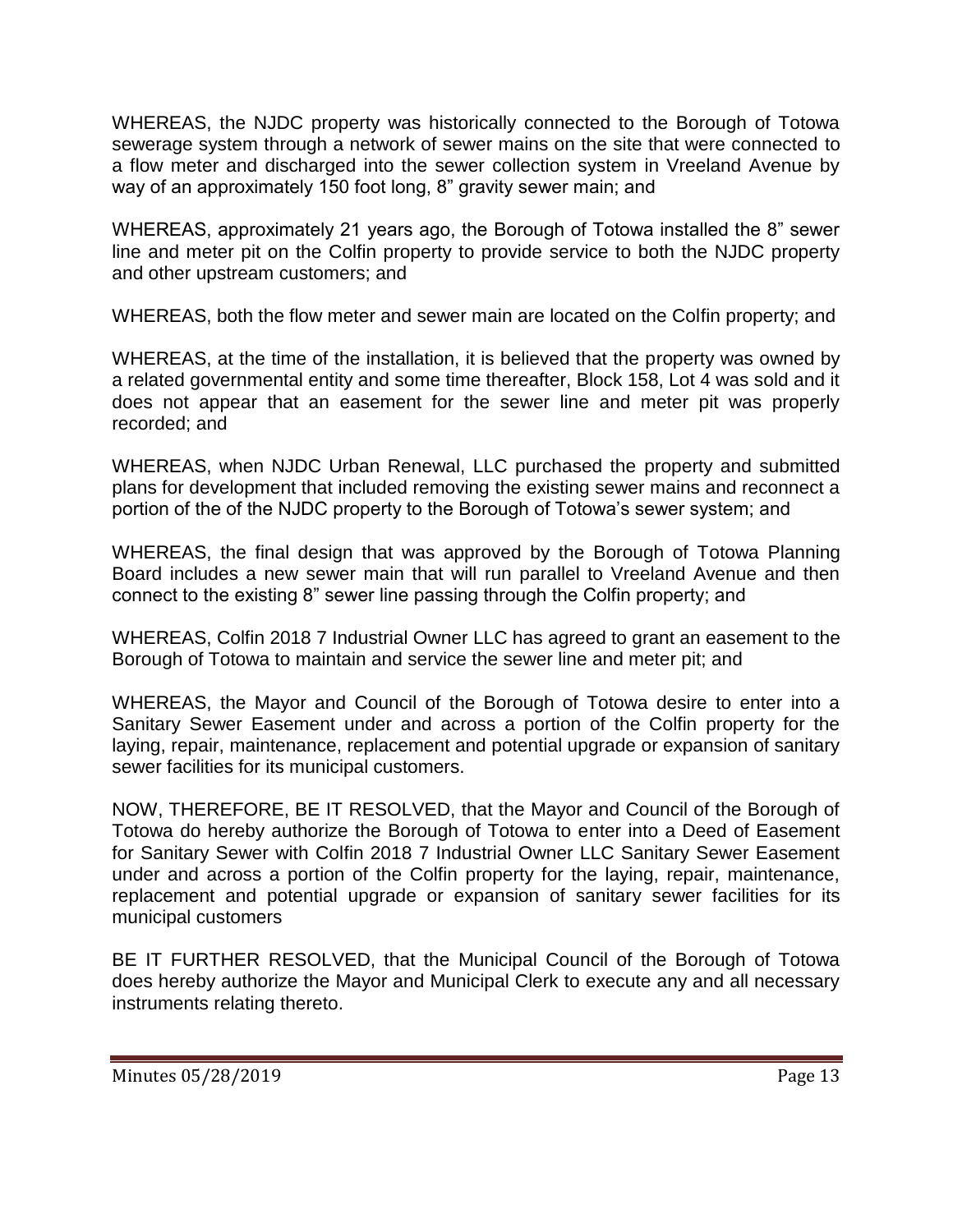### COMMITTEE ON LIAISON & INSPECTION:

There was a motion by Councilwoman Gennarelli, seconded by Councilman Bucher to adopt the following Resolution Approving The Menu And Price List For 2019 For The Totowa Swimming Pool. On roll call vote, Councilwoman Gennarelli, Councilman Bucher and Councilwoman Walters all voted in the affirmative, while Councilman Mancini, Councilwoman Rossi and Councilman Pascucci all voted in the negative, creating a tie vote. Borough Clerk Salvemini explained that in the Borough form of government, in the event there is a tie vote, the Mayor votes to break the tie. Borough Clerk Salvemini asked Mayor Tillie to vote. Mayor Tillie voted in the affirmative and the motion passed four votes to three.

### RESOLUTION NO. 73-2019

#### RESOLUTION APPROVING THE MENU AND PRICE LIST FOR 2019 FOR THE TOTOWA SWIMMING POOL

WHEREAS, the Borough of Totowa Board of Recreation has requested permission to sell drinks and snacks from the Totowa Swimming Pool Concession stand for the 2019 Pool season; and

WHEREAS, the Mayor and Council of the Borough of Totowa after conferring with the Board of Recreation and for good cause shown has approved the following 2019 Menu and Price List for the Totowa Swimming Pool:

#### 2019 Menu and Price List

| Chips         | \$.50  |
|---------------|--------|
| <b>Drinks</b> | \$1.00 |
| Ice Cream     | \$2.50 |

NOW, THEREFORE, BE IT RESOLVED, that the Mayor and Council of the Borough of Totowa has adopted the aforementioned Menu and Price List for the Totowa Swimming Pool.

A letter was received from the Totowa Public Library requesting permission to use the Municipal Parking Lot to host a fundraising green initiative event for our residents on Saturday, October 5<sup>th</sup>, 2019. There was a motion by Councilwoman Gennarelli, seconded by Councilman Bucher to grant permission. On roll call vote, all members of the Youth Week Council present voted in the affirmative.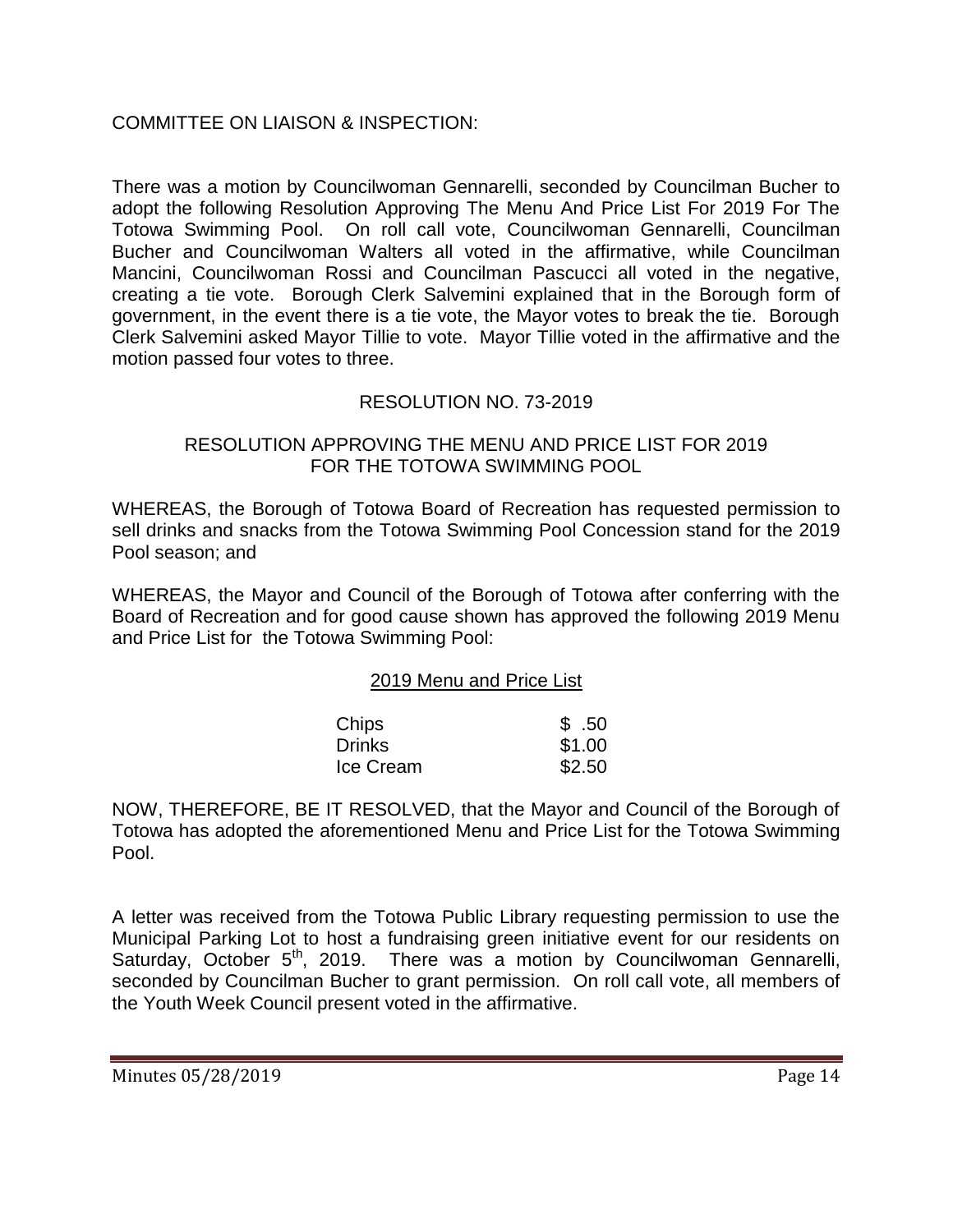### COMMITTEE ON LEGISLATIVE & ORDINANCES:

There was a motion by Councilwoman Walters, seconded by Councilwoman Rossi to introduce on first reading and advertise for public hearing the following entitled ordinance. On roll call vote, all members of the Youth Week Council present voted in the affirmative.

#### **ORDINANCE NO. 07-2019**

#### **A CAPITAL ORDINANCE APPROPRIATING THE SUM OF \$1,640,233 FOR VARIOUS IMPROVEMENTS AND ACQUISITIONS TO BE UNDERTAKEN BY THE BOROUGH OF TOTOWA**

There was a motion by Councilwoman Walters, seconded by Councilwoman Rossi to approve Raffle License Application No. 2162 for the Lincoln Fire Company for an Off-Premise 50/50 to be held on October  $20<sup>th</sup>$ , 2019. On roll call vote, all members of the Youth Week Council present voted in the affirmative.

There being no further business to come before the Council, there was a motion by Councilman Mancini, seconded by Councilwoman Gennarelli that the meeting be adjourned. On roll call vote, all members of the Youth Week Council present voted in the affirmative.

Mayor Coiro, on behalf of the Mayor and Council thanked all for attending the Youth Week Council Meeting and once again congratulated the Youth Week participants on winning their respective elections and complimented them on a job well done. Explained that every year we like to give the students a taste for what goes on daily and at meetings and informed the parents that these were actual votes, including spending \$1.6 million dollars and all were official actions that will go into the Minutes. Said he hoped that the students learned something about Municipal Government and gained some insight into how our town is run. Remarked that maybe some of you will look into government in the future. Acknowledged the hard work that was put into making their posters and told them to please take their posters home, along with their commemorative name plate. Also advised the parents that Youth Week continues on Thursday, May 30<sup>th</sup> when we will take all the Youth Week Elected Officials on a tour of the town.